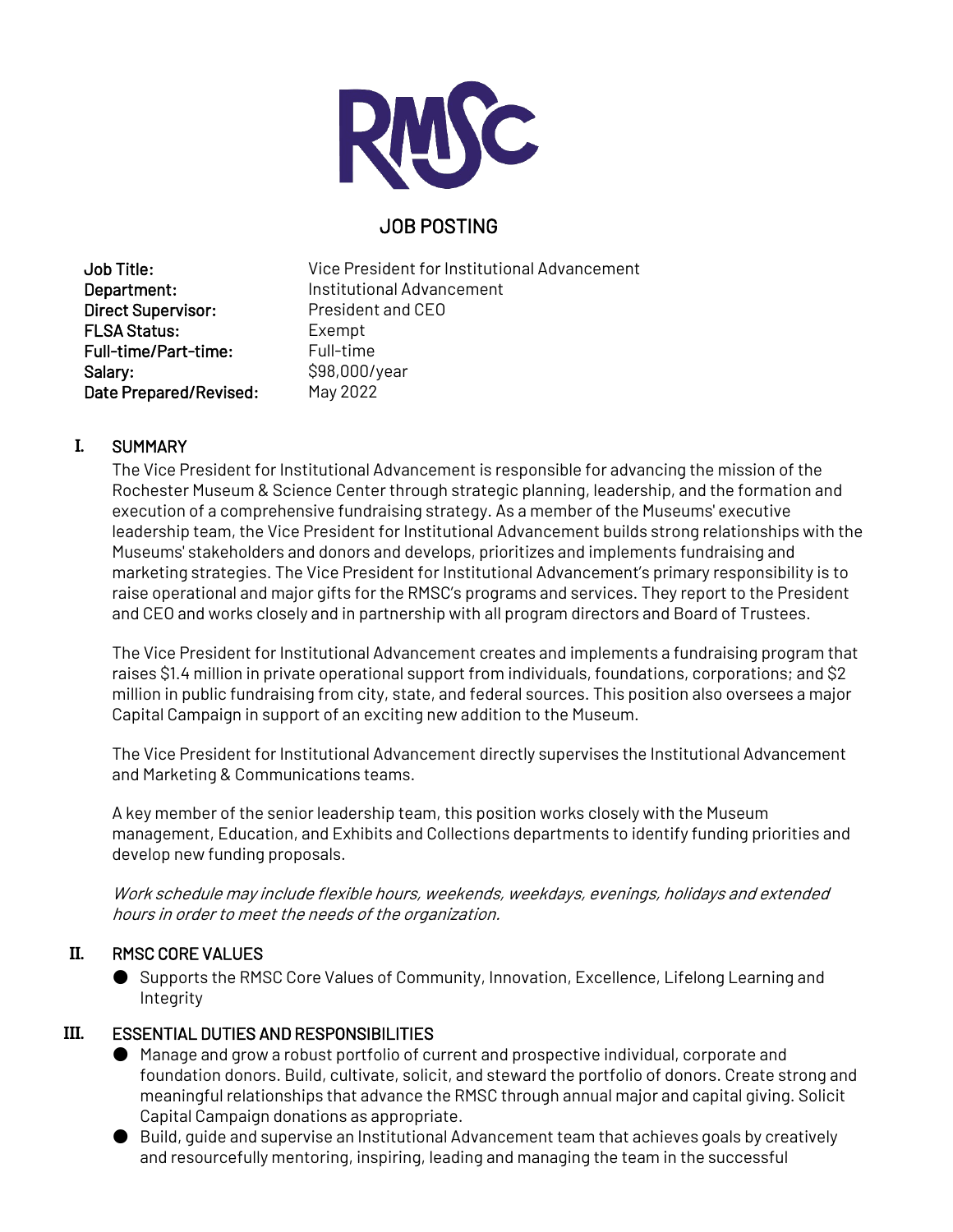implementation of strategic fundraising plans. Oversee the Capital Campaign and annual campaign and provide support and guidance to the full team.

- $\bullet$  Develop and implement a comprehensive strategic short and long-term fundraising plan consistent with the Museum's strategic plan, mission, and programming. Ensure a balanced mix of philanthropic sources, including a diversified donor base of individuals, foundations, and corporations as well as public funding.
- In close collaboration with the President and CEO, provide the tools and support critical to their and Board of Trustees members' successful engagement in fundraising. Strategize and track progress in major and leadership giving involving Board of Trustees members. Collaborate with the President and CEO to secure annual Board member contributions.
- Participate on Board Committees as assigned. Lead fundraising committees and provide quarterly fundraising reports. Support the Committee on Trustees by helping to identify potential new Board members and make recommendations regarding their worthiness and reasons for their likely interest in serving.
- As a member of the Museums' senior management and leadership team, contribute to and participate in overall organizational decisions as appropriate.
- Develop and manage a reasonable and balanced department budget, including projection of fundraising revenue.
- Other duties as assigned

## **IV.** SUPERVISORY RESPONSIBILITIES

- Directly supervises the Institutional Advancement and Marketing & Communications teams, involving responsibility for interviewing, hiring, and providing staff training.
- Develops customer service standards.
- Completes performance appraisals for direct reports and recommends further action (pay adjustments, additional training, disciplinary action, etc.)
- Monitors employees' attendance, approves excused absences, and verifies and approves timesheets.

## **V.** COMPETENCIES

### Informational/Technical:

Appropriate use of the internet, intranet, email, paging system, payroll system, phone system, and computer systems. Working knowledge of Altru or other Blackbaud donor database solutions and wealth screening tools is essential.

### Communication:

Ability to communicate effectively, politely, professionally, and comfortably with all guests and staff. Speaks clearly and persuasively in positive or negative situations; listens and gets clarification; responds well to questions; demonstrates group presentation skills; and participates in meetings. Extremely high proficiency for clear and informative written communication. Ability to read complex written information and also to be able to interpret data from multiple sources.

### Decision Making and Reasoning Ability:

Must be dependable, organized, and able to adapt to changing demands and environments; the ability to apply common sense and understanding to carry out instructions delivered in written or verbal form. Ability to maintain confidentiality.

#### Time Management:

Ability to set priorities and to meet established deadlines without direct supervision. Ability to effectively transition between multiple duties. Ability to take initiative and identify projects in need of completion.